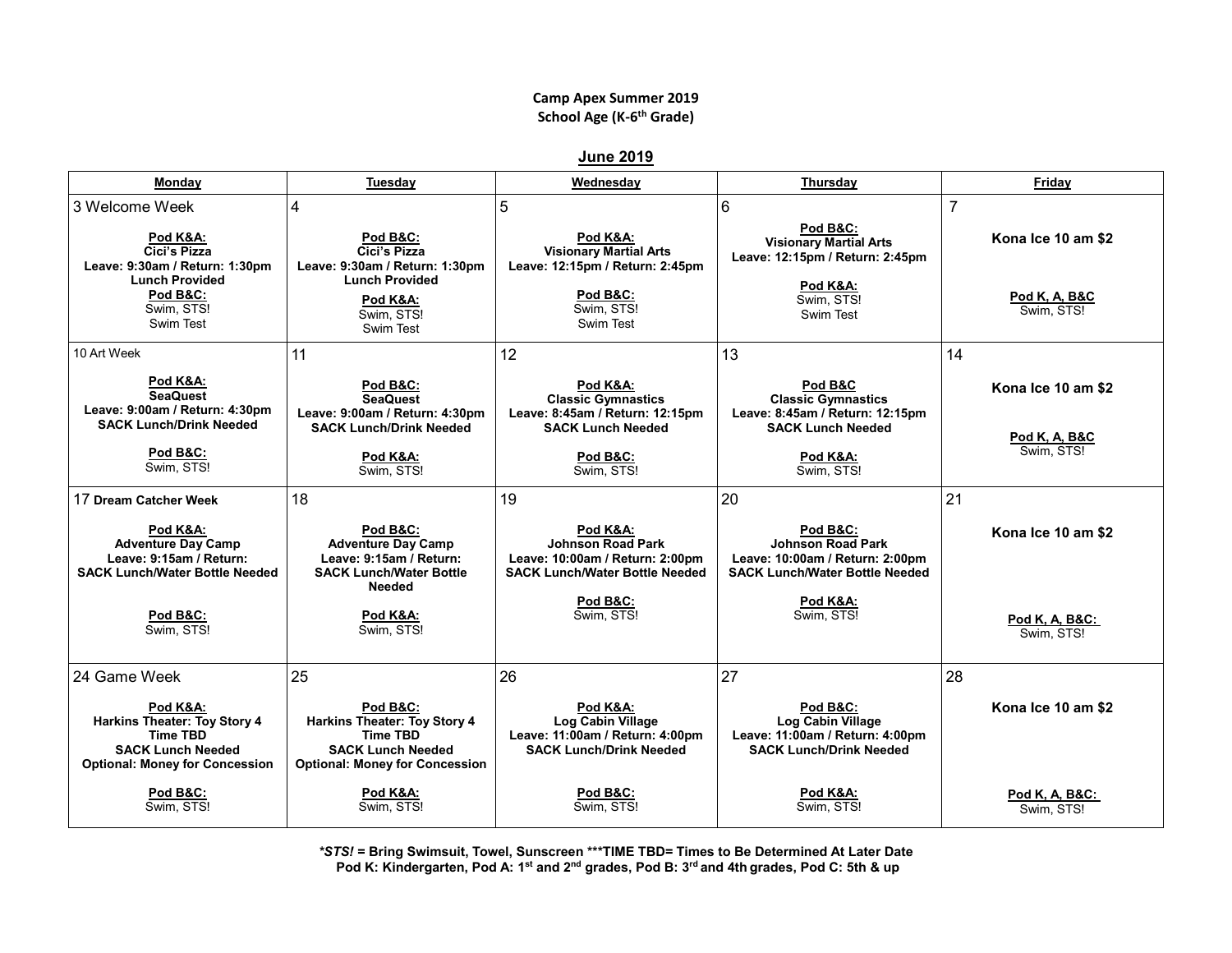## **Camp Apex Summer 2019 School Age (K-6 th Grade)**

**July 2019**

| <b>Monday</b>                                                                                                                                             | <b>Tuesday</b>                                                                                                                                                    | Wednesday                                                                                                                                                                   | Thursday                                                                                                                                                  | Friday                                                             |
|-----------------------------------------------------------------------------------------------------------------------------------------------------------|-------------------------------------------------------------------------------------------------------------------------------------------------------------------|-----------------------------------------------------------------------------------------------------------------------------------------------------------------------------|-----------------------------------------------------------------------------------------------------------------------------------------------------------|--------------------------------------------------------------------|
| 1 Fun with Food Week<br>Pod K&A:<br><b>NRH Centre</b><br>Leave: 1:15pm / Return: 5:00pm<br>STS!<br>Pod B&C:<br>No Swimming                                | $\overline{2}$<br><b>Pod B&amp;C:</b><br>NRH <sub>20</sub><br>Leave: 9:00am / Return: 5:00pm<br>STS!<br><b>SACK Lunch/Drink Needed</b><br>Pod K&A:<br>No Swimming | 3<br>Pod K, A, B&C:<br>Swim, STS!                                                                                                                                           | <b>Closed</b><br><b>In Observance of</b><br><b>Independence Day</b>                                                                                       | 5<br>Kona Ice 10 am \$2<br><u>Pod K, A, B&amp;C:</u><br>Swim, STS! |
| 8 Science Week<br>Pod K&A:<br><b>Laser Quest</b><br>Leave: 9:30am / Return: 2:30pm<br><b>SACK Lunch/Drink Needed</b><br>Pods B&C:<br>Swim, STS!           | 9<br>Pods B&C:<br><b>Laser Quest</b><br>Leave: 9:30am / Return: 2:30pm<br><b>SACK Lunch/Drink Needed</b><br>Pod K&A:<br>Swim, STS!                                | 10<br>Pod K&A:<br><b>Keller Pointe</b><br>Leave: 11:30am / Return: 4:30pm<br>STS!<br><b>SACK Lunch Needed</b><br>Pods B&C:<br>Swim, STS!                                    | 11<br>Pod B&C:<br><b>Keller Pointe</b><br>Leave: 11:30am / Return: 4:30pm<br>STS!<br><b>SACK Lunch Needed</b><br>Pod K&A:<br>Swim, STS!                   | 12<br>Kona Ice 10 am \$2<br>Pod K, A, B&C:<br>Swim. STS!           |
| 15 Paint Week<br>Pod K&A:<br><b>Cowtown Cattle Pen Maze</b><br>Leave: 9:00am / Return: 2:00pm<br><b>SACK Lunch/Drink Needed</b><br>Pod B&C:<br>Swim, STS! | 16<br>Pod B&C:<br><b>Cowtown Cattle Pen Maze</b><br>Leave: 9:00am / Return: 2:00pm<br><b>SACK Lunch/Drink Needed</b><br>Pod K&A:<br>Swim, STS!                    | 17<br><b>K&amp;A:</b><br><b>Skate Town</b><br>Leave: 11:30am / Return: 5:00pm<br><b>SACK Lunch/Drink Needed</b><br><b>SOCKS Needed</b><br><b>Pod B&amp;C:</b><br>Swim, STS! | 18<br>Pod B&C:<br><b>Skate Town</b><br>Leave: 11:30am / Return: 5:00pm<br><b>SACK Lunch/Drink Needed</b><br><b>SOCKS Needed</b><br>Pod K&A:<br>Swim, STS! | 19<br>Kona Ice 10 am \$2<br>Pod K, A, B&C:<br>Swim. STS!           |
| 22 Tie Dye and Camo Week<br>Pod K&A:<br><b>Bowlero Bowling</b><br>Leave: 9:30am / Return: 12:30pm<br><b>SOCKS Needed</b><br>Pod B&C:<br>Swim. STS!        | 23<br>Pod B&C:<br><b>Bowlero Bowling</b><br>Leave: 9:30am / Return: 12:30pm<br><b>SOCKS Needed</b><br>Pod K&A:<br>Swim, STS!                                      | 24<br>Pod A&K:<br><b>NRH Centre</b><br>Leave: 1:15pm / Return: 5:00pm<br>STS!<br>Pod B&C:<br>Swim, STS!                                                                     | 25<br>Pod B&C:<br><b>NRH Centre</b><br>Leave: 1:15pm / Return: 5:00pm<br>STS!<br>Pod K&A:<br>Swim. STS!                                                   | 26<br>Kona Ice 10 am \$2<br>Pod K, A, B&C:<br>Swim. STS!           |

## **August 2018**

*\*STS!* **= Bring Swimsuit, Towel, Sunscreen \*\*\*TIME TBD= Times to Be Determined At Later Date Pod K: Kindergarten, Pod A: 1st and 2nd grades, Pod B: 3rd and 4th grades, Pod C: 5th & up**